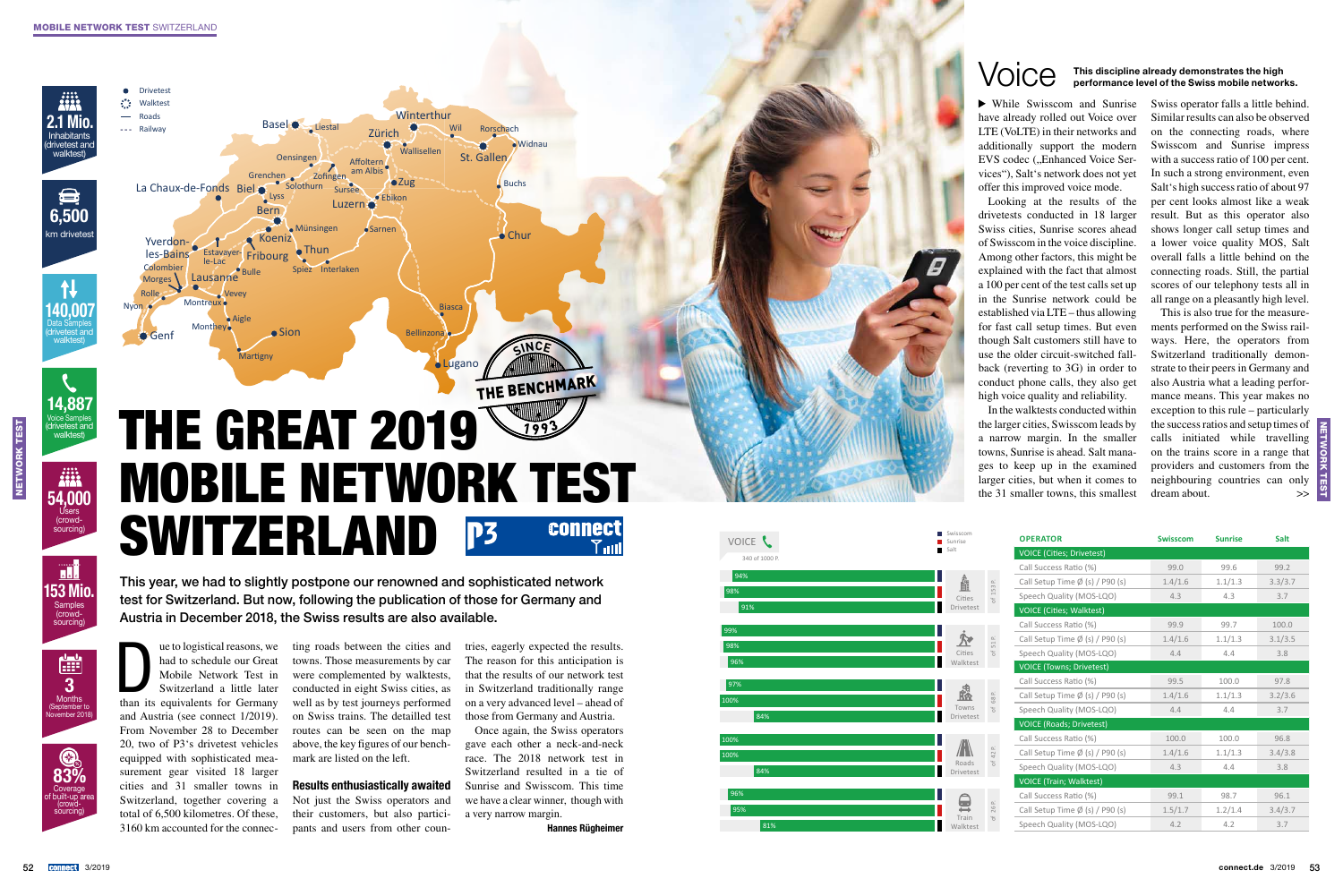### Data When it comes to data communications, the Swiss operators once again co

Network test

 $\blacktriangleright$  In the important discipline of data co communications, all considered scenarios reveal quite a similar picture: The two top contenders Sunrise and Swisscom give each other a neck-and-neck race for the highest rank, while the smallest contender Salt follows at close distance with still very good results.

In the big cities, Swisscom takes a narrow lead – both in the drivetests and in the walktests. However, all three providers achieve very high reliability rates, ranging well above 99 per cent for most of the examined use cases. In the small number of instances where this threshold is not met, the margin is only in a magnitude of some tenths of a percentage point.

### High share of 4CA at Swisscom

Market leader Swisscom achieves its narrow lead over the also very strong Sunrise mostly due to slightly higher data rates. A more detailled view at the gathered measuement results reveals Swiss-

| compete at the highest level.      |
|------------------------------------|
| com achieving a high share of con- |
| nections with "4 carrier aggre-    |
| gation" – downlinks on four com-   |
| bined carrier frequencies, which   |
| allows a theoretical maximum data  |
| rate of 900 Mbps on suitable end-  |
| user devices in accordingly equip- |
| ped LTE network cells. However,    |
| the average data rates achieved in |
| the measurements are considerably  |
| lower (see adjacent table).        |

Sunrise also offers carrier aggregation technology in a number of Swiss cities. Outside of these urban regions, the operator supplies its customers at least with up to 300 mpbs. Therefore, it is no surprise that the data rates measured in Sunrise's network are in a similar range than those of Swisscom.

In mid 2018, Salt reported to have upgraded more than a hundred mobile network basestations to "4G+" with up to 500 Mbps. This is indeed reflected in the data rates that we have gathered during our drivetests and walktests. The results of our measurement cars visiting

**OPERATOR Swisscom Sunrise Salt**

DATA (Cities; Drivetest)

| load (Live<br>eb-Page Down                                                                                                                                                                                                                                                                                                                                                                                                                                                                                         |                                        |                         |              |
|--------------------------------------------------------------------------------------------------------------------------------------------------------------------------------------------------------------------------------------------------------------------------------------------------------------------------------------------------------------------------------------------------------------------------------------------------------------------------------------------------------------------|----------------------------------------|-------------------------|--------------|
| Success Ratio (%/%)                                                                                                                                                                                                                                                                                                                                                                                                                                                                                                | 99.9/99.8                              | 99.8/99.7               | 99.3/99.8    |
| Static: Avg. Session Time (s)                                                                                                                                                                                                                                                                                                                                                                                                                                                                                      | 0.9                                    | 0.8                     | 1.1          |
| Live: Reaction Time (ms)                                                                                                                                                                                                                                                                                                                                                                                                                                                                                           | 214                                    | 203                     | 341          |
| Live: Volume in 1. sec (kB/s)                                                                                                                                                                                                                                                                                                                                                                                                                                                                                      | 755                                    | 749                     | 651          |
| File-Download (3MB)                                                                                                                                                                                                                                                                                                                                                                                                                                                                                                |                                        |                         |              |
| Success Ratio/Ø Session Time (%/s)                                                                                                                                                                                                                                                                                                                                                                                                                                                                                 | 100.0/0.8                              | 99.9/0.9                | 99.9/1.6     |
| 90%/10% faster than (kbit/s)                                                                                                                                                                                                                                                                                                                                                                                                                                                                                       | 21667/87912                            | 15951/103004            | 9208/71027   |
| <b>File-Upload (1MB)</b>                                                                                                                                                                                                                                                                                                                                                                                                                                                                                           |                                        |                         |              |
| Success Ratio/Ø Session Time (%/s)                                                                                                                                                                                                                                                                                                                                                                                                                                                                                 | 99.9/0.4                               | 99.9/0.5                | 99.8/0.7     |
| 90%/10% faster than (kbit/s)                                                                                                                                                                                                                                                                                                                                                                                                                                                                                       | 16971/34632                            | 14149/34632             | 10593/29304  |
| <b>File-Download (7 seconds)</b>                                                                                                                                                                                                                                                                                                                                                                                                                                                                                   |                                        |                         |              |
| Success Ratio (%)                                                                                                                                                                                                                                                                                                                                                                                                                                                                                                  | 99.9                                   | 99.9                    | 99.9         |
| Ø Throughput (kbit/s)                                                                                                                                                                                                                                                                                                                                                                                                                                                                                              | 90041                                  | 77953                   | 48068        |
| 90%/10% faster than (kbit/s)                                                                                                                                                                                                                                                                                                                                                                                                                                                                                       | 26311/168770 19800/149355 12121/98226  |                         |              |
| <b>File-Upload (7 seconds)</b>                                                                                                                                                                                                                                                                                                                                                                                                                                                                                     |                                        |                         |              |
| Success Ratio (%)                                                                                                                                                                                                                                                                                                                                                                                                                                                                                                  | 99.8                                   | 99.9                    | 99.8         |
| Ø Throughput (kbit/s)                                                                                                                                                                                                                                                                                                                                                                                                                                                                                              | 46672                                  | 43155                   | 36870        |
| 90%/10% faster than (kbit/s)                                                                                                                                                                                                                                                                                                                                                                                                                                                                                       | 22277/61041                            | 18751/59844 13004/59062 |              |
| <b>Youtube Videos</b>                                                                                                                                                                                                                                                                                                                                                                                                                                                                                              |                                        |                         |              |
| Success Ratio/Start Time (%/s)                                                                                                                                                                                                                                                                                                                                                                                                                                                                                     | 99.7/1.0                               | 99.9/1.1                | 99.3/1.3     |
| Playouts without Interruptions (%)                                                                                                                                                                                                                                                                                                                                                                                                                                                                                 | 100.0                                  | 99.7                    | 99.4         |
| Ø Video Resolution (p)                                                                                                                                                                                                                                                                                                                                                                                                                                                                                             | 1078                                   | 1079                    | 1072         |
| <b>Youtube Live</b>                                                                                                                                                                                                                                                                                                                                                                                                                                                                                                |                                        |                         |              |
| Success Ratio/Start Time (%/s)                                                                                                                                                                                                                                                                                                                                                                                                                                                                                     | 99.8/1.7                               | 99.6/1.7                | 98.8/2.1     |
| Playouts without Interruptions (%)                                                                                                                                                                                                                                                                                                                                                                                                                                                                                 | 99.2                                   | 99.5                    | 98.5         |
| Ø Video Resolution (p)                                                                                                                                                                                                                                                                                                                                                                                                                                                                                             | 1077                                   | 1078                    | 1073         |
| DATA (Cities; Walktest)                                                                                                                                                                                                                                                                                                                                                                                                                                                                                            |                                        |                         |              |
| <b>Web-Page Download (Live/Static)</b>                                                                                                                                                                                                                                                                                                                                                                                                                                                                             |                                        |                         |              |
| Success Ratio (%/%)                                                                                                                                                                                                                                                                                                                                                                                                                                                                                                | 99.9/100.0                             | 99.9/100.0              | 99.5/100.0   |
| Static: Avg. Session Time (s)                                                                                                                                                                                                                                                                                                                                                                                                                                                                                      | 0.9                                    | 0.8                     | 1.1          |
|                                                                                                                                                                                                                                                                                                                                                                                                                                                                                                                    | 207                                    | 206                     |              |
| Live: Reaction Time (ms)                                                                                                                                                                                                                                                                                                                                                                                                                                                                                           |                                        |                         | 376          |
| Live: Volume in 1. sec (kB/s)                                                                                                                                                                                                                                                                                                                                                                                                                                                                                      | 760                                    | 749                     | 644          |
| <b>File-Download (3MB)</b>                                                                                                                                                                                                                                                                                                                                                                                                                                                                                         |                                        |                         |              |
| Success Ratio/Ø Session Time (%/s)                                                                                                                                                                                                                                                                                                                                                                                                                                                                                 | 100.0/0.7                              | 100.0/0.8               | 100.0/1.7    |
| 90%/10% faster than (kbit/s)                                                                                                                                                                                                                                                                                                                                                                                                                                                                                       | 24113/111111 24783/106667              |                         | 9581/76433   |
| File-Upload (1MB)                                                                                                                                                                                                                                                                                                                                                                                                                                                                                                  |                                        |                         |              |
| Success Ratio/Ø Session Time (%/s)                                                                                                                                                                                                                                                                                                                                                                                                                                                                                 | 100.0/0.4                              | 100.0/0.5               | 99.4/0.9     |
| 90%/10% faster than (kbit/s)                                                                                                                                                                                                                                                                                                                                                                                                                                                                                       | 20747/34483                            | 13232/35088             | 7613/28249   |
| <b>File-Download (7 seconds)</b>                                                                                                                                                                                                                                                                                                                                                                                                                                                                                   |                                        |                         |              |
| Success Ratio (%)                                                                                                                                                                                                                                                                                                                                                                                                                                                                                                  | 99.8                                   | 99.8                    | 100.0        |
| Ø Throughput (kbit/s)                                                                                                                                                                                                                                                                                                                                                                                                                                                                                              | 120136                                 | 86691                   | 48628        |
| 90%/10% faster than (kbit/s)                                                                                                                                                                                                                                                                                                                                                                                                                                                                                       | 36264/250333 26126/165888 11499/101651 |                         |              |
| <b>File-Upload (7 seconds)</b>                                                                                                                                                                                                                                                                                                                                                                                                                                                                                     |                                        |                         |              |
| Success Ratio (%)                                                                                                                                                                                                                                                                                                                                                                                                                                                                                                  | 100.0                                  | 100.0                   | 99.2         |
| Ø Throughput (kbit/s)                                                                                                                                                                                                                                                                                                                                                                                                                                                                                              | 49682                                  | 41563                   | 32854        |
| 90%/10% faster than (kbit/s)                                                                                                                                                                                                                                                                                                                                                                                                                                                                                       | 28739/61513                            | 17389/58349             | 10201/55759  |
| <b>Youtube Videos</b>                                                                                                                                                                                                                                                                                                                                                                                                                                                                                              |                                        |                         |              |
| Success Ratio/Start Time (%/s)                                                                                                                                                                                                                                                                                                                                                                                                                                                                                     | 100.0/1.0                              | 99.8/1.1                | 100.0/1.4    |
| Playouts without Interruptions (%)                                                                                                                                                                                                                                                                                                                                                                                                                                                                                 | 100.0                                  | 99.6                    | 99.6         |
| Ø Video Resolution (p)                                                                                                                                                                                                                                                                                                                                                                                                                                                                                             | 1079                                   | 1074                    | 1070         |
| <b>Youtube Live</b>                                                                                                                                                                                                                                                                                                                                                                                                                                                                                                |                                        |                         |              |
| Success Ratio/Start Time (%/s)                                                                                                                                                                                                                                                                                                                                                                                                                                                                                     | 100.0/1.7                              | 99.6/1.7                | 98.7/2.1     |
| Playouts without Interruptions (%)                                                                                                                                                                                                                                                                                                                                                                                                                                                                                 | 99.6                                   | 99.6                    | 99.1         |
| Ø Video Resolution (p)                                                                                                                                                                                                                                                                                                                                                                                                                                                                                             | 1080                                   | 1075                    | 1056         |
| DATA (Towns; Drivetest)                                                                                                                                                                                                                                                                                                                                                                                                                                                                                            |                                        |                         |              |
| <b>Web-Page Download (Live/Static)</b>                                                                                                                                                                                                                                                                                                                                                                                                                                                                             |                                        |                         |              |
|                                                                                                                                                                                                                                                                                                                                                                                                                                                                                                                    |                                        |                         |              |
|                                                                                                                                                                                                                                                                                                                                                                                                                                                                                                                    | 100.0/100.0                            | 99.8/100.0              | 99.5/99.6    |
|                                                                                                                                                                                                                                                                                                                                                                                                                                                                                                                    | 0.9                                    | 0.8                     | 1.0          |
|                                                                                                                                                                                                                                                                                                                                                                                                                                                                                                                    | 211                                    | 220                     | 349          |
|                                                                                                                                                                                                                                                                                                                                                                                                                                                                                                                    | 748                                    | 744                     |              |
|                                                                                                                                                                                                                                                                                                                                                                                                                                                                                                                    |                                        |                         | 653          |
|                                                                                                                                                                                                                                                                                                                                                                                                                                                                                                                    |                                        |                         |              |
|                                                                                                                                                                                                                                                                                                                                                                                                                                                                                                                    | 100.0/0.7                              | 100.0/0.8               | 99.8/1.6     |
|                                                                                                                                                                                                                                                                                                                                                                                                                                                                                                                    | 23810/88693                            | 19117/96853 10694/76312 |              |
|                                                                                                                                                                                                                                                                                                                                                                                                                                                                                                                    |                                        |                         |              |
|                                                                                                                                                                                                                                                                                                                                                                                                                                                                                                                    | 100.0/0.4                              | 100.0/0.5               | 99.6/0.8     |
|                                                                                                                                                                                                                                                                                                                                                                                                                                                                                                                    | 17260/34483                            | 11561/32363             | 8696/29304   |
|                                                                                                                                                                                                                                                                                                                                                                                                                                                                                                                    |                                        |                         |              |
|                                                                                                                                                                                                                                                                                                                                                                                                                                                                                                                    | 100.0                                  | 100.0                   | 100.0        |
|                                                                                                                                                                                                                                                                                                                                                                                                                                                                                                                    | 95200                                  | 72099                   | 59028        |
|                                                                                                                                                                                                                                                                                                                                                                                                                                                                                                                    | 28983/174213 21612/125309              |                         |              |
|                                                                                                                                                                                                                                                                                                                                                                                                                                                                                                                    |                                        |                         |              |
|                                                                                                                                                                                                                                                                                                                                                                                                                                                                                                                    | 100.0                                  | 100.0                   | 99.6         |
| Success Ratio (%/%)<br>Static: Avg. Session Time (s)<br>Live: Reaction Time (ms)<br>Live: Volume in 1. sec (kB/s)<br><b>File-Download (3MB)</b><br>Success Ratio/Ø Session Time (%/s)<br>90%/10% faster than (kbit/s)<br>File-Upload (1MB)<br>Success Ratio/Ø Session Time (%/s)<br>90%/10% faster than (kbit/s)<br><b>File-Download (7 seconds)</b><br>Success Ratio (%)<br>Ø Throughput (kbit/s)<br>90%/10% faster than (kbit/s)<br><b>File-Upload (7 seconds)</b><br>Success Ratio (%)<br>Ø Throughput (kbit/s) | 44864                                  | 38465                   | 36349        |
| 90%/10% faster than (kbit/s)                                                                                                                                                                                                                                                                                                                                                                                                                                                                                       | 20920/60925                            | 16062/57289 10335/59440 |              |
| <b>Youtube Videos</b>                                                                                                                                                                                                                                                                                                                                                                                                                                                                                              |                                        |                         | 14903/125834 |
| Success Ratio/Start Time (%/s)                                                                                                                                                                                                                                                                                                                                                                                                                                                                                     | 100.0/1.0                              | 100.0/1.0               | 99.2/1.3     |
| Playouts without Interruptions (%)                                                                                                                                                                                                                                                                                                                                                                                                                                                                                 | 99.8                                   | 99.6                    | 100.0        |
| Ø Video Resolution (p)                                                                                                                                                                                                                                                                                                                                                                                                                                                                                             | 1079                                   | 1078                    | 1075         |
| <b>Youtube Live</b>                                                                                                                                                                                                                                                                                                                                                                                                                                                                                                |                                        |                         |              |
| Success Ratio/Start Time (%/s)                                                                                                                                                                                                                                                                                                                                                                                                                                                                                     | 100.0/1.7                              | 100.0/1.7               | 99.6/2.0     |
| Playouts without Interruptions (%)                                                                                                                                                                                                                                                                                                                                                                                                                                                                                 | 99.6                                   | 99.2                    | 99.6         |
| Ø Video Resolution (p)                                                                                                                                                                                                                                                                                                                                                                                                                                                                                             | 1080                                   | 1080                    | 1074         |

cities by train. In these situations, it also determined success rates of mostly over 99 per cent, comparably high data rates and fast reaction times. While railway customers in almost all neighbouring countries have to live with considerable limitations in this respect, working online while travelling on Swiss trains is convenient and stress-free. The 2019 network test once again confirms that Switzerland is well ahead in Europe in this category.  $\gg$ 

90%



Walktest



| <b>OPERATOR</b>                        | <b>Swisscom</b> | <b>Sunrise</b>                         | <b>Salt</b> | <b>OPERATOR</b>                        | <b>Swisscom</b>         | <b>Sunrise</b> | <b>Salt</b> |
|----------------------------------------|-----------------|----------------------------------------|-------------|----------------------------------------|-------------------------|----------------|-------------|
| <b>DATA</b> (Roads; Drivetest)         |                 |                                        |             | DATA (Train; Walktest)                 |                         |                |             |
| <b>Web-Page Download (Live/Static)</b> |                 |                                        |             | <b>Web-Page Download (Live/Static)</b> |                         |                |             |
| Success Ratio (%/%)                    | 100.0/100.0     | 99.8/100.0                             | 99.6/99.6   | Success Ratio (%/%)                    | 98.8/99.7               | 99.6/99.0      | 98.1/98.8   |
| Static: Avg. Session Time (s)          | 0.9             | 0.8                                    | 1.1         | Static: Avg. Session Time (s)          | 1.3                     | 1.1            | 1.3         |
| Live: Reaction Time (ms)               | 234             | 209                                    | 391         | Live: Reaction Time (ms)               | 218                     | 237            | 377         |
| Live: Volume in 1. sec (kB/s)          | 762             | 757                                    | 665         | Live: Volume in 1. sec (kB/s)          | 677                     | 671            | 598         |
| <b>File-Download (3MB)</b>             |                 |                                        |             | <b>File-Download (3MB)</b>             |                         |                |             |
| Success Ratio/Ø Session Time (%/s)     | 100.0/0.7       | 100.0/0.8                              | 100.0/1.2   | Success Ratio/Ø Session Time (%/s)     | 100.0/2.0               | 100.0/1.5      | 99.7/2.6    |
| 90%/10% faster than (kbit/s)           |                 | 22719/90294 19338/102433 12454/81246   |             | 90%/10% faster than (kbit/s)           | 6000/64954              | 9604/65934     | 4869/62664  |
| <b>File-Upload (1MB)</b>               |                 |                                        |             | <b>File-Upload (1MB)</b>               |                         |                |             |
| Success Ratio/Ø Session Time (%/s)     | 100.0/0.5       | 100.0/0.7                              | 99.6/0.8    | Success Ratio/Ø Session Time (%/s)     | 99.3/0.8                | 99.3/1.1       | 98.3/1.3    |
| 90%/10% faster than (kbit/s)           | 12500/34335     | 8661/33333                             | 8501/29080  | 90%/10% faster than (kbit/s)           | 8860/28051              | 5259/29423     | 4767/25625  |
| <b>File-Download (7 seconds)</b>       |                 |                                        |             | <b>File-Download (7 seconds)</b>       |                         |                |             |
| Success Ratio (%)                      | 99.8            | 100.0                                  | 100.0       | Success Ratio (%)                      | 99.3                    | 99.7           | 99.7        |
| $\emptyset$ Throughput (kbit/s)        | 107329          | 76070                                  | 70845       | $\emptyset$ Throughput (kbit/s)        | 53709                   | 45589          | 35052       |
| 90%/10% faster than (kbit/s)           |                 | 35546/191348 19954/144859 17888/132148 |             | 90%/10% faster than (kbit/s)           | 11425/110393 9306/95714 |                | 6008/77313  |
| <b>File-Upload (7 seconds)</b>         |                 |                                        |             | <b>File-Upload (7 seconds)</b>         |                         |                |             |
| Success Ratio (%)                      | 100.0           | 99.6                                   | 99.6        | Success Ratio (%)                      | 99.0                    | 99.7           | 97.2        |
| $\emptyset$ Throughput (kbit/s)        | 41728           | 36527                                  | 35669       | $\emptyset$ Throughput (kbit/s)        | 29758                   | 26859          | 24706       |
| 90%/10% faster than (kbit/s)           | 15993/60276     | 12525/56489                            | 13230/58751 | 90%/10% faster than (kbit/s)           | 12508/46713             | 7073/47701     | 5672/44067  |
| <b>Youtube Videos</b>                  |                 |                                        |             | <b>Youtube Videos</b>                  |                         |                |             |
| Success Ratio/Start Time (%/s)         | 100.0/1.0       | 100.0/1.0                              | 100.0/1.2   | Success Ratio/Start Time (%/s)         | 99.0/1.3                | 99.7/1.4       | 98.6/1.6    |
| Playouts without Interruptions (%)     | 100.0           | 99.8                                   | 99.8        | Playouts without Interruptions (%)     | 99.7                    | 99.0           | 99.0        |
| Ø Video Resolution (p)                 | 1080            | 1079                                   | 1072        | Ø Video Resolution (p)                 | 1073                    | 1071           | 1061        |
| <b>Youtube Live</b>                    |                 |                                        |             | <b>Youtube Live</b>                    |                         |                |             |
| Success Ratio/Start Time (%/s)         | 100.0/1.7       | 100.0/1.7                              | 99.2/1.8    | Success Ratio/Start Time (%/s)         | 98.6/1.9                | 97.3/2.0       | 98.6/2.2    |
| Playouts without Interruptions (%)     | 100.0           | 99.2                                   | 97.5        | Playouts without Interruptions (%)     | 97.9                    | 98.6           | 97.1        |
| $\emptyset$ Video Resolution (p)       | 1080            | 1080                                   | 1080        | $\emptyset$ Video Resolution (p)       | 1075                    | 1072           | 1067        |

smaller Swiss towns also reveal similar tendencies – and once more pleasantly good results with the same ranking that we already determined in the bigger cities.

### All three Swiss mobile networks offer top reliability

In this context, especially the high success ratios in smaller towns as well as on the connecting roads must be highlighted. Even though the data rates and reaction times fall a little behind in comparison to the urban areas, Swiss mobile customers can count on getting reliable and high-performance data connections in most rural areas and also while driving in their cars.

It is particularly pleasant to observe that this is not only true for the market leader Swisscom but also for the two smaller contenders Sunrise and Salt. Swiss customers who are are looking for the highest possible performance are in good hands at Swisscom and Sunrise. If bargain tariffs are the top priority, Salt is a good choice –

where customers still receive a convincingly strong network performance.

### Connectivity on Swiss trains well ahead in Europe

As already observed during the voice tests, it is quite obvious that the described results are also valid (with only very small deviations) while travelling on Swiss railways. The walktest team covered some of the distances between the visited

Extensive journeys on Swiss railways were once again part of the testing procedures of our walktest team.